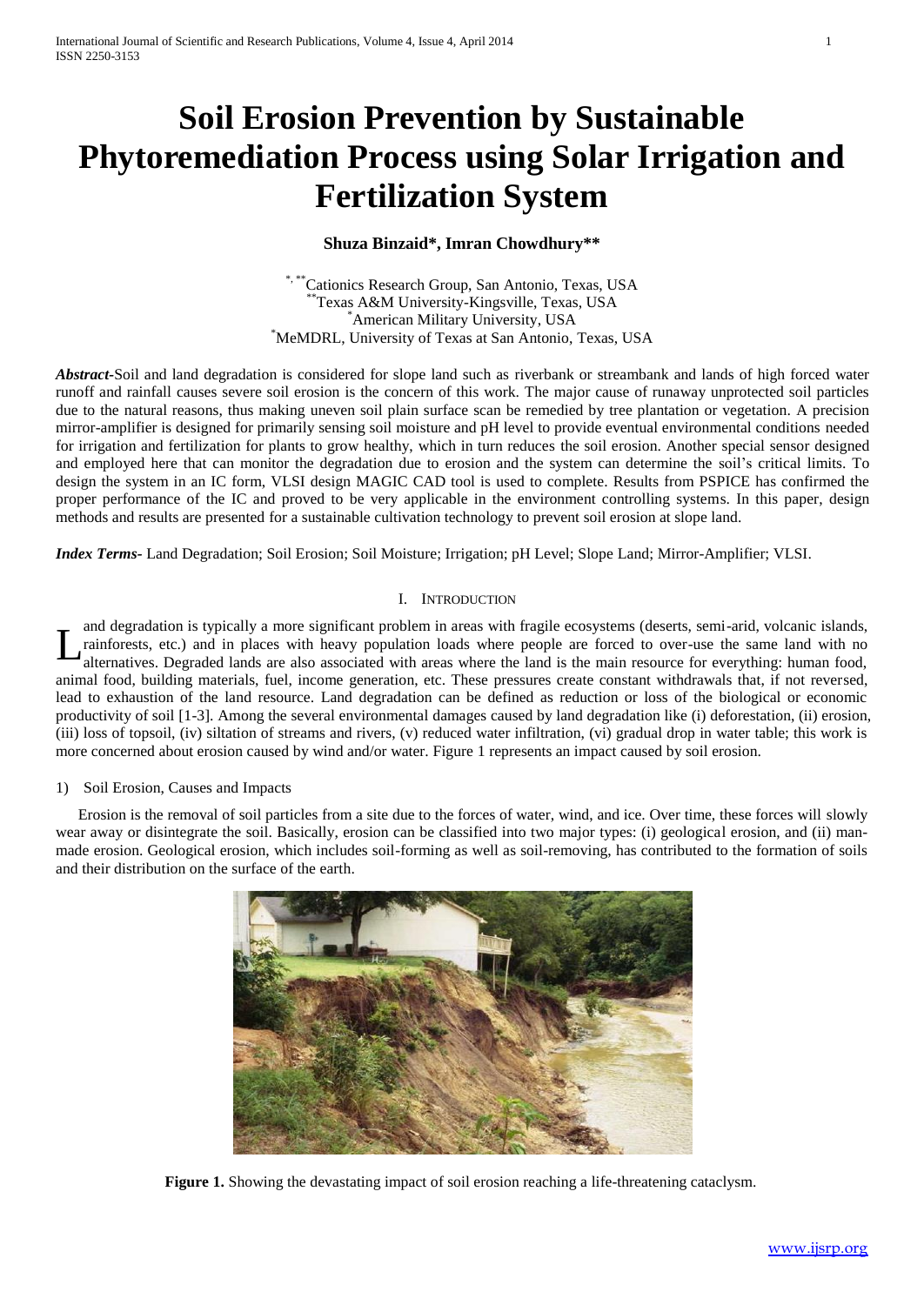Flowing water and wind is the most common causes of erosion, and it may occur in several ways. Erosion of streams in agricultural areas normally occurs as a result of one of three factors: (i) change in stream flow, (ii) water flowing over or through the streambank, and (iii) the discharge of concentrated runoff from other sources. As flow depths and velocities increase, the force of the water flowing against the streambank removes soil particles from the banks, and in many cases erosion causes banks to slump and fall into the flowing water. In extreme situations where high flows persist over long periods, banks may erode several feet annually. Rain falling on streambanks or runoff from adjacent fields that enters a stream by flowing over the streambanks can also erode soil from streambanks, particularly if banks are inadequately protected. Finally, water discharged into a stream from tributary drainage systems (such as waterways or tile lines) can also erode streambanks, particularly if the water is discharged in an area where the bank is unstable and highly erodible[4].Table 1 represents the factors that affect soil erosion by water [5]. Figure 2 and 3 are also representing the factors that influence the erosion[6].

|  |  | Table 1. Factors that affects soil erosion by water. |  |  |  |  |
|--|--|------------------------------------------------------|--|--|--|--|
|--|--|------------------------------------------------------|--|--|--|--|

| Rainfall pattern   | The more rainfall and the higher the "force" of the rain (called the intensity, i.e. the<br>amount of rain which falls per minute), the more erosion will occur. |  |
|--------------------|------------------------------------------------------------------------------------------------------------------------------------------------------------------|--|
| Slope steepness    | The steeper the field, the higher the erosion risk.                                                                                                              |  |
| Slope length       | Erosion increases with slope length.                                                                                                                             |  |
| Soil type          | Clayey soils show in general more resistance to erosion than sandy soils.                                                                                        |  |
| Erosion control    | Well established and well maintained erosion control structures can be very                                                                                      |  |
| structures         | effective. But when such structures are poorly established or poorly maintained it is                                                                            |  |
|                    | possible that they accelerate erosion.                                                                                                                           |  |
| Cropping practices | Varying cropping practices have different effects on soil erosion.                                                                                               |  |
| Ground cover       | The greater the groundcover the greater protection of the soil surface from the                                                                                  |  |
|                    | impact of rainfall.                                                                                                                                              |  |
| Time               | Soil erosion (as well as soil development) is a function of time.                                                                                                |  |

So in a brief what contributes to erosion can be listed as: (i) removing vegetation, (ii) removing topsoil and organic matter, (iii) shaping the lay of the land, (iv) exposing subsoil to precipitation, (v) failure to cover bare soil areas, (vi) allowing gullies to form and grow larger, (vii) removing vegetation along stream banks [6].



**Figure 2.** Heavy rainfall, steep slopes, removal of most existing vegetation, and erodible soils result in higher soil losses from erosion. Source: Kentucky Erosion Prevention and Sediment Control Field Guide, U.S. Environmental Protection Agency (USEPA), 1987.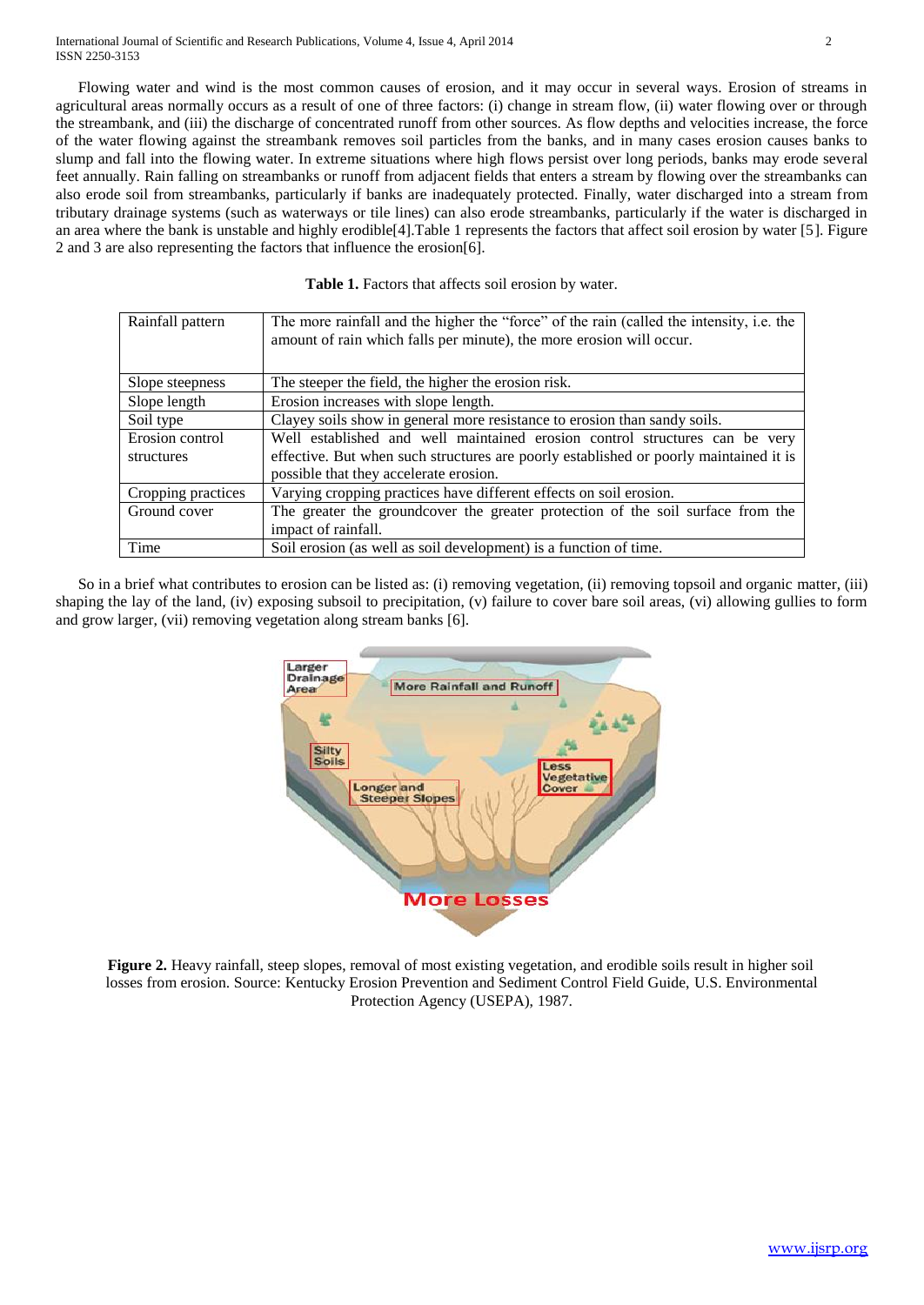International Journal of Scientific and Research Publications, Volume 4, Issue 4, April 2014 3 ISSN 2250-3153



**Figure 3**. Lower rainfall amounts, flatter slopes, preserving existing vegetation, and less erodible soils result in lower soil losses from erosion. Source: same as figure 2.

As the overall effects of erosion are felt on farm by the loss of soil productivity as well as off farm when soil sediments enter the water system causing siltation and eventual flooding of lowlands. In term of on farm effects, the relationship between soil erosion and agricultural productivity relate to the altering of soils properties. Erosion can decrease rooting depth, soil fertility, organic matter in the soil and plant-available water reserves [7]. Thus, the exposed soil remaining will be less productive in a physical sense. These effects may be cumulative and not observed for a long period of time. Erosion may also affect yields by influencing not only the soil's properties but also the micro-climate, as well as the interaction between these two [7]. In contrast to natural erosion which happens slowly, human-induced erosion can happen fast with large amounts of soil being removed. If this happens, it can be a serious threat to agricultural production and the environment [8].

#### 2) Soil Erosion, Causes and Impacts

Riverbank or streambank erosion protection can be done in several ways: (i) vegetation, (ii) windrows and trenches, (iii) sacks and blocks, (iv) gabions and mattresses, (v) articulated concrete mattresses, (vi) soil-cement, (vii) retaining walls. Besides that many other ways are possible to protect erosion. Among these ways, this work is concerned about vegetation, because it is the least expensive of riverbank protection measures, improves habitat, and aesthetically pleasing.

The vegetation process involves the deliberate planting of trees, shrubs, grasses etc., or retention of areas of natural vegetation (e.g. reforestation, contour hedgerows, natural vegetative strips) which: involve the use of perennial grasses/pasture legumes, shrubs or trees; are of long duration; often lead to a change in slope profile; are often zoned on the contour or at right angles to wind direction; are often spaced according to slope [8]. Figure 4 represents a typical vegetation process on slope land to protect from soil erosion process.



**Figure 4.** Slope land vegetation to protect soil erosion.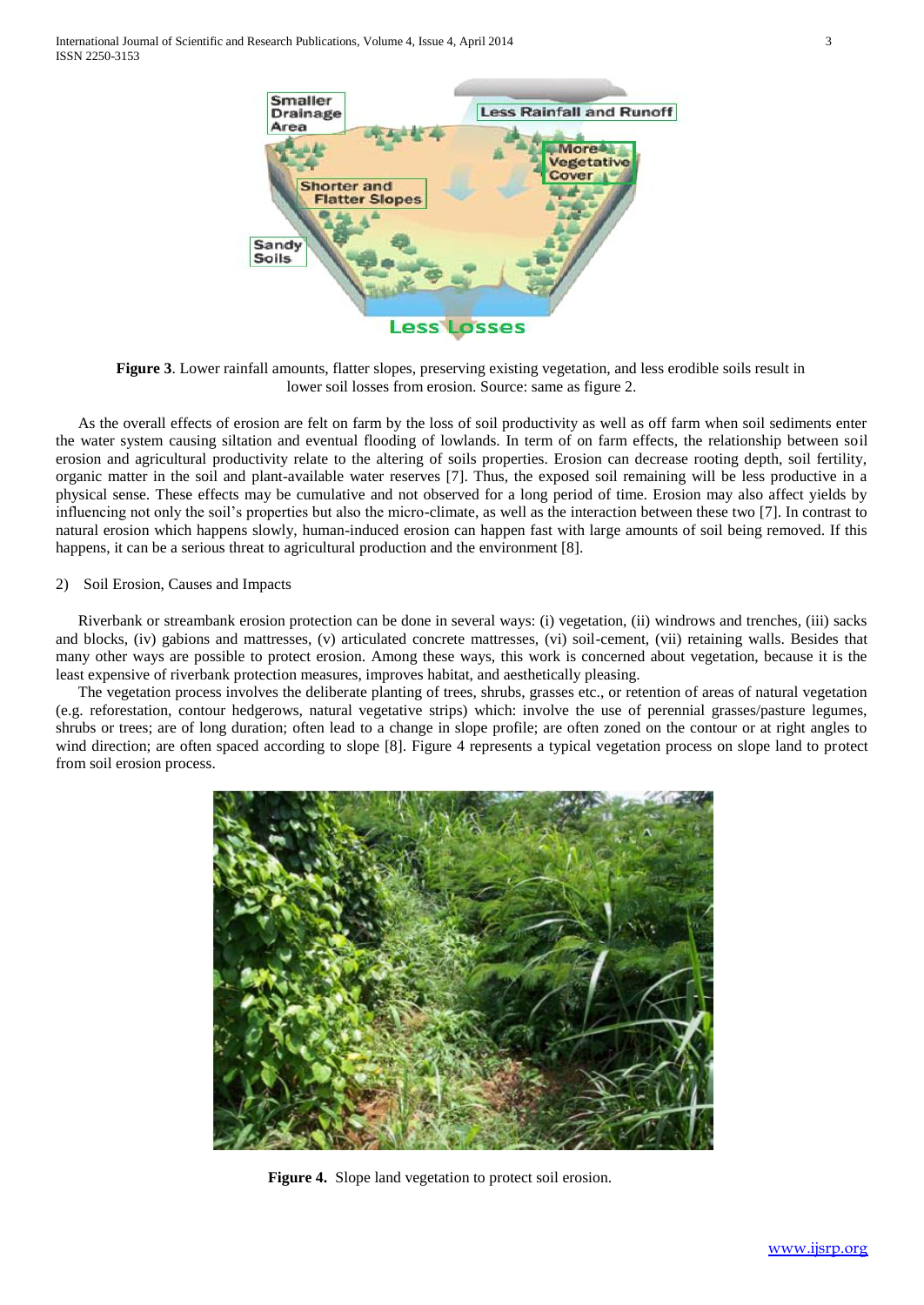This work is more interested in vegetation process with a plant, locally known as Money Plant (in Figure 5). Scientific name of money plant is Epipremnum aureum which is a species of flowering plant in the family Araceae. Its native range extends from Northern Australia through Malaysia and Indochina into China, Japan and India. This is a root critter plant and often used in decorative displays in shopping centers, offices, and other public locations largely because it requires little care to grow; and this is the main reason of choosing it because it takes little care but with proper care it can grow vastly on long slope land to protect erosion.



**Figure 5.** Money Plants (Epipremnum aureum), an invasive root critter plant and also theygrow on ground soil has been proven for excellent protection against soil erosion.

#### II. METHODS, APPLICATIONS, DESIGN AND MATERIALS

Keeping the soil covered with plant residues is the key to increasing soil organic matter and ultimately restoring degraded soils to the point that they can sustain crop production [1-3].

## 1)Erosion Control by Sustainable Irrigation

There is no doubt that plants can help slow down erosion. However, the soil on a steep slope is often missing nutrients for plants to grow. Water is also an issue on steep slopes because it moves downhill very quickly and does not soak into the soil. This makes it harder for plants to grow there. Keeping this in concern many technologies have been innovated to protect soil from erosion, and most of the technologies are pointed to the following 3 (three) goals. (i) Keeping the soil covered: bare soil is easily eroded by rainfall, especially on steeply sloped land. Mulching and the rotational/sequential planting of cover crops reduce soil erosion. Keeping the soil covered also shields it from harsh sunlight, moderating temperatures and thereby allowing soil organisms to thrive. (ii) Maximizing rain water efficiency/infiltration: rainwater harvesting strategies increase the percentage of rain water that percolates down into the soil, minimizing the amount of water lost to surface runoff. There are many techniques used separately or in combination to get this goal. Some of them include terracing, planting perennials along contours, and microcatchments. (iii) Building soil and water conservation structures: these are physical barriers that prevent soil erosion on sloping land, protecting the soil resources of a farm or cropland. They can also be designed to capture water or increase infiltration, thereby lessening the negative impact of water on soil as well as increasing the availability of water for agricultural or other uses. While structures may have significant up-front cost associated with them, they can have immediate positive impact. They can be useful in stabilizing a severely damaged area, allowing subsequent erosion control strategies involving vegetation to succeed [1- 3]. Figure 6depits a slope land vegetation process using Live Staking/Brush Mattress method [9].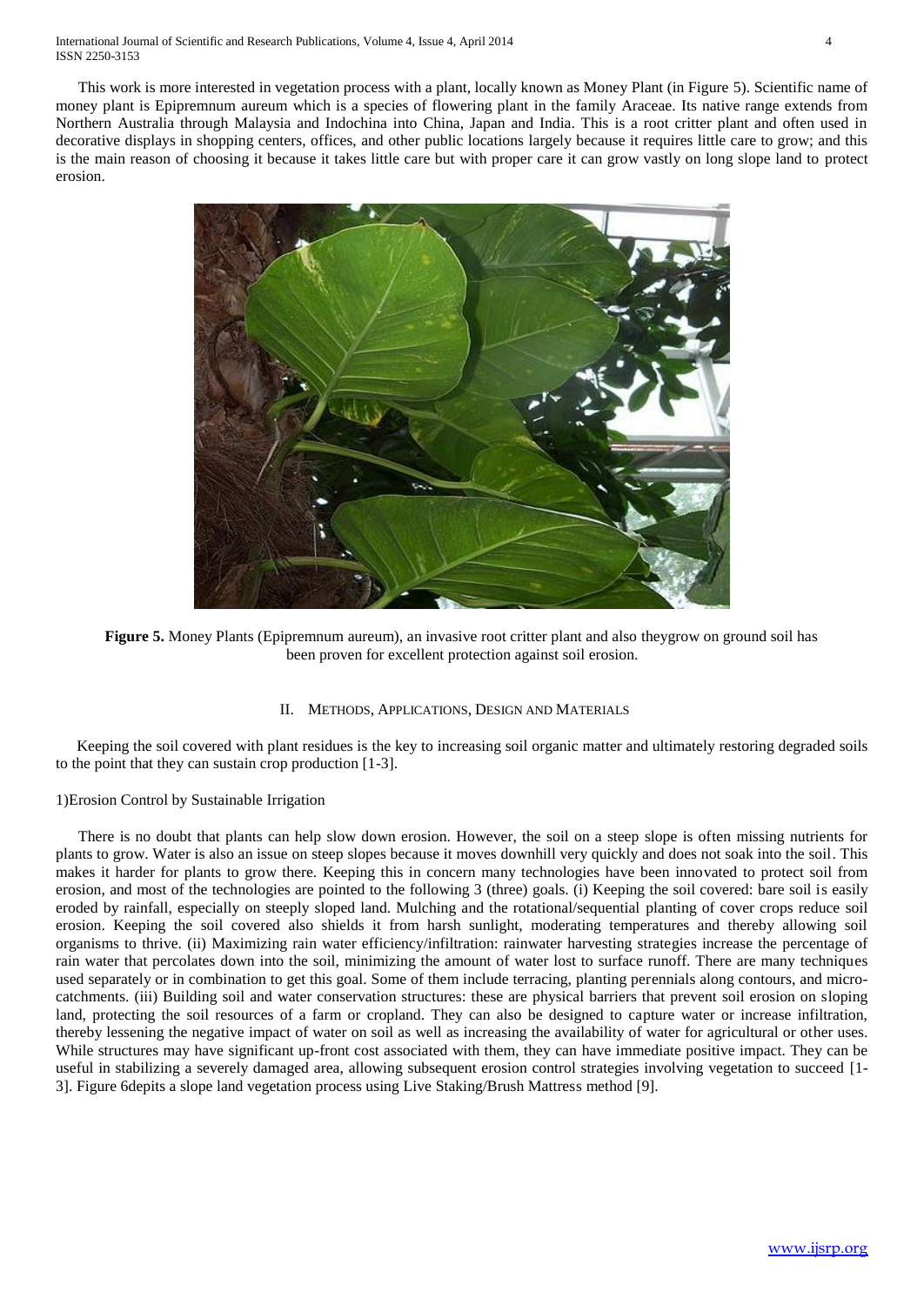

#### **Figure 6.** Illustration of an advanced system approach to slope land vegetation for preventing serious soil erosion. Source modified: Stream Corridor Restoration: Principles, Processes, and Practices 10/98 by FISRWG.

Soil and water conservation technology is developed from an understanding of the components of the Universal Soil-Loss Equation [10].The Universal soil loss equation is the most widely used method of predicting soil loss on sloping lands. This equation is given by the expression:

#### $E = R.K.L.S.C.P$

Where: E is mean annual soil loss (T/AC/YR), R is the rainfall erosivity index, K is the soil erodibility index, LS are the factors of slope length (L) and slope steepness (S) and are combined in a single index, C is the crop factor/nature of plant cover, P is the conservation practice factor used to manipulate the LS factor. If any of the factors listed above could be reduced to zero then soil loss and erosion will be reduced to zero. These factors are managed by soil management practices which decrease the effect of the impact of soil movement [8].

Keeping the other factors constant in the Universal Soil-Loss Equation, if C (crop factor) is reduced by increasing the vegetation with minimum crop stage, then E (mean annual soil loss) or erosion can be comparatively reduced.

Concluding here that this also indicates that all these factors are easily determined based on the land under consideration for particular land. Famers can easily find the best outcome of crops using the equation found from their experiments in a couple of seasons.

#### 2) Application Based Design of Control System

This research works have been conducting to design an ultra low power IC which can sense several environmental conditions to provide eventual growth environments for the slope land vegetation process. According to this research the designed IC can be applied in controlling environments by setting two threshold windows: soil moisture threshold, pH threshold. And each threshold window will have three threshold levels: below threshold level, normal threshold level, and above threshold level. Depending on the threshold level the sensor circuit will make decision for the appropriate operations whether the irrigation and/or fertilization is needed.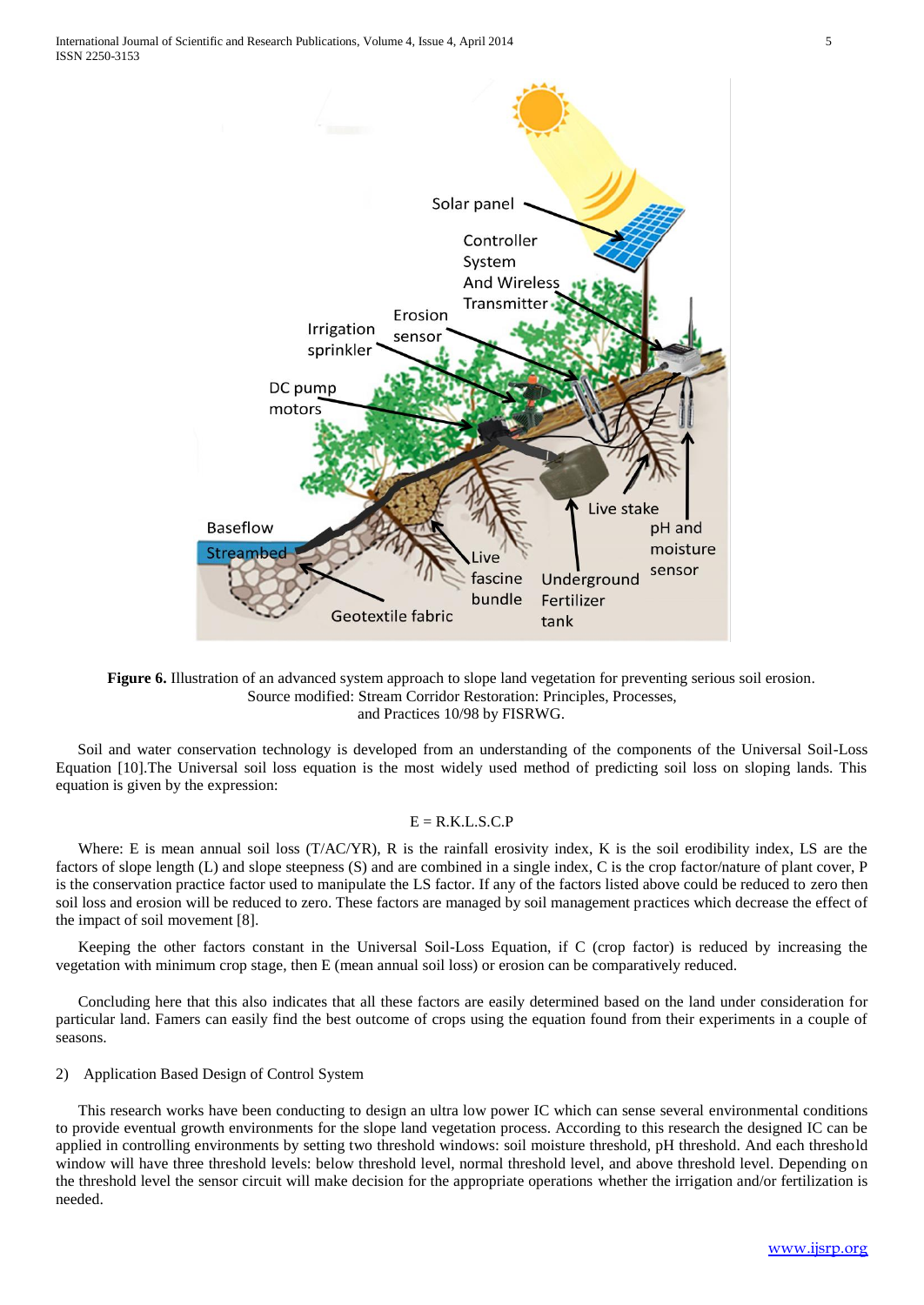The Figure 7 represents the block diagram of the system with the designed chip depicting the dashed block as a single chip where Fertilizer Control Module, pH Detection Module, and Irrigation Control Module is basically made of the mirror-amplifier circuit, which can also be called precision sensor. The external erosion detection module is feed to the Fertilizer Control Module.

The Motor Direction Control & Driver is basically an H-bridge made of very large size transistor, which drives the Fertilizer Pump Motor and leaves an opportunity to add a bi-rotational motor if needed. Irrigation Control Driver is also made of a large transistor to drive the Irrigation Motor. External Logic Control Unit is to be designed based on the electric parameters of a particular field with a particular necessity.

This concept is come up from the idea of optimal controlling of environmental conditions for any kind of plant growth, but precisely this research is being inspired on irrigation and fertilizer modules that are being found to be necessary for the vegetation process with Money Plant. But if the choice of plant gets changed based on the location of the riverbank or streambank, then additional modules can be used with the necessity.



**Figure 7.** Block diagram of the system with the designed IC.

Construction of the precision sensor mirror-amplifier circuit (in Figure 8) consists of two differential amplifiers creating mirror architecture as input stage and a NAND gate between them as output stage.



**Figure 8.** PSPICE schematic of the mirror-amplifier circuit for sensor.

The circuit contains total of 14 MOS transistors in which 6 of them are p-MOS (M1-M6), and rest 8 are n-MOS (M7-M14). The operation of the circuit is done by total of five input terminals; V<sub>sensor</sub>, V<sub>bias</sub> (or E<sub>sensor1</sub>, Clock, and two ChipEN, and an output terminal V<sub>out</sub>. The circuit is powered by ripple-free DC power of 3V from a solar power unit. In Figure 9 the Motor Direction Control & Driver is made of an H-bridge and an inverter coupled to its two inputs A and A-bar, those are built of very big size n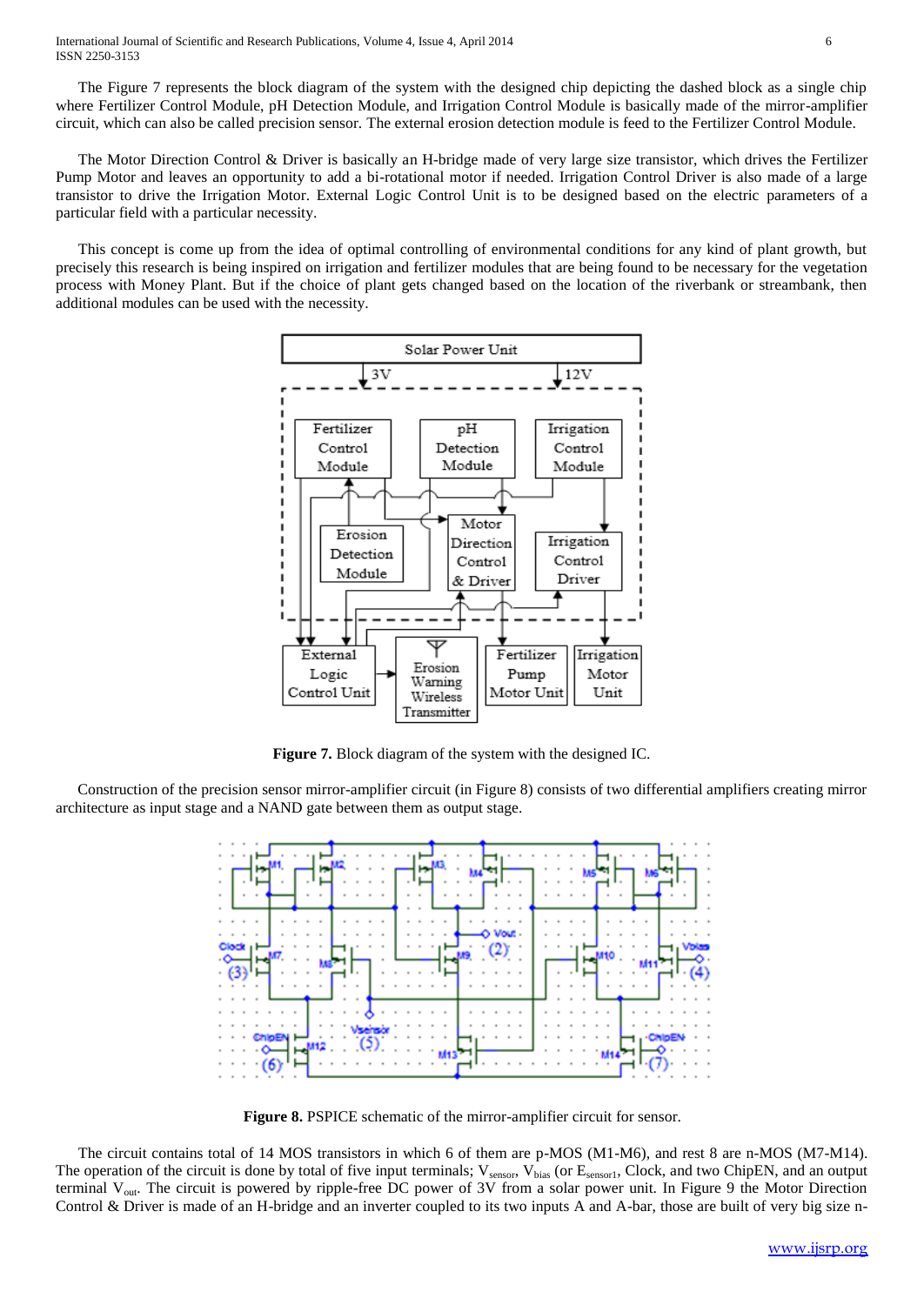MOS and p-MOS transistors to control and drive the fertilizer pump motor connected to the Fertilizer Tank underneath the field shown in Figure 6. The Irrigation Control Driver is made simply of an n-MOS transistor to drive a water pump. The justifications of these drivers are discussed in VLSI design and results sections. These two modules are power by ripple-free DC power of 12V from the solar power unit. Figure 9 shows the schematic diagram of an H-bridge.



**Figure 9**. Schematic of the dynamic H-bridge circuit to control the directional operations of the bi-rotational DC motor.

#### 3) VLSI Design of the IC

To have maintenance-free sustainable plants for many years, especially growing on the sloped land requires electronics with sensors that can perform complex decision making Logical Processes(mixed-signals) accurately. The system must maintain the programmed outcome, so plants on the field can stay healthy every season. This also requires carefully selecting the type of plants. For farming vegetations, it requires extra attention and reprogramming the system based on the type of plants grown, suitable for every season. An IC design is essential that implements the logical functions to determine the exact operations that can offer the sustainable health of plants and thus this phytoremediation process prevents erosion.

To design the system IC, based on precision sensor mirror-amplifier circuit and other modules in VLSI, MAGIC 7.5 is used with the process configuration of 0.5µm (SCN3M\_SUBM.30). The circuit layout of the mirror-amplifier (in Fig.10) on silicon bar has area of 101λΧ48λ or 30.3μmX15μm using lambda=0.3μm CMOS design techniques, which is connected to the pin of 3V power supply. Lengths of all MOS transistors are same that is 2λ. For the input stage the ratio of p-MOS to n-MOS widths is 6:3 and for the input stage the ratio of p-MOS to n-MOS widths is 12:6. Three of the amplifiers placed in the IC with logical circuit configuration can control four modular functions previously shown in figure 7.



**Figure 10**. Physical layout for one of the mixed-signal mirror-amplifier in IC.

The circuit layout of the Motor Direction Control & Driver module (in Figure 11) has the area of 102λX220λ or 31.6µmX66µm on the silicon bar, which is connected to the pin of 12V power supply. Length of all MOS power transistors is the same i.e. 2λ and the ratio of p-MOS to n-MOS widths is 200:100 so that the module can drain enough high current to drive a motor.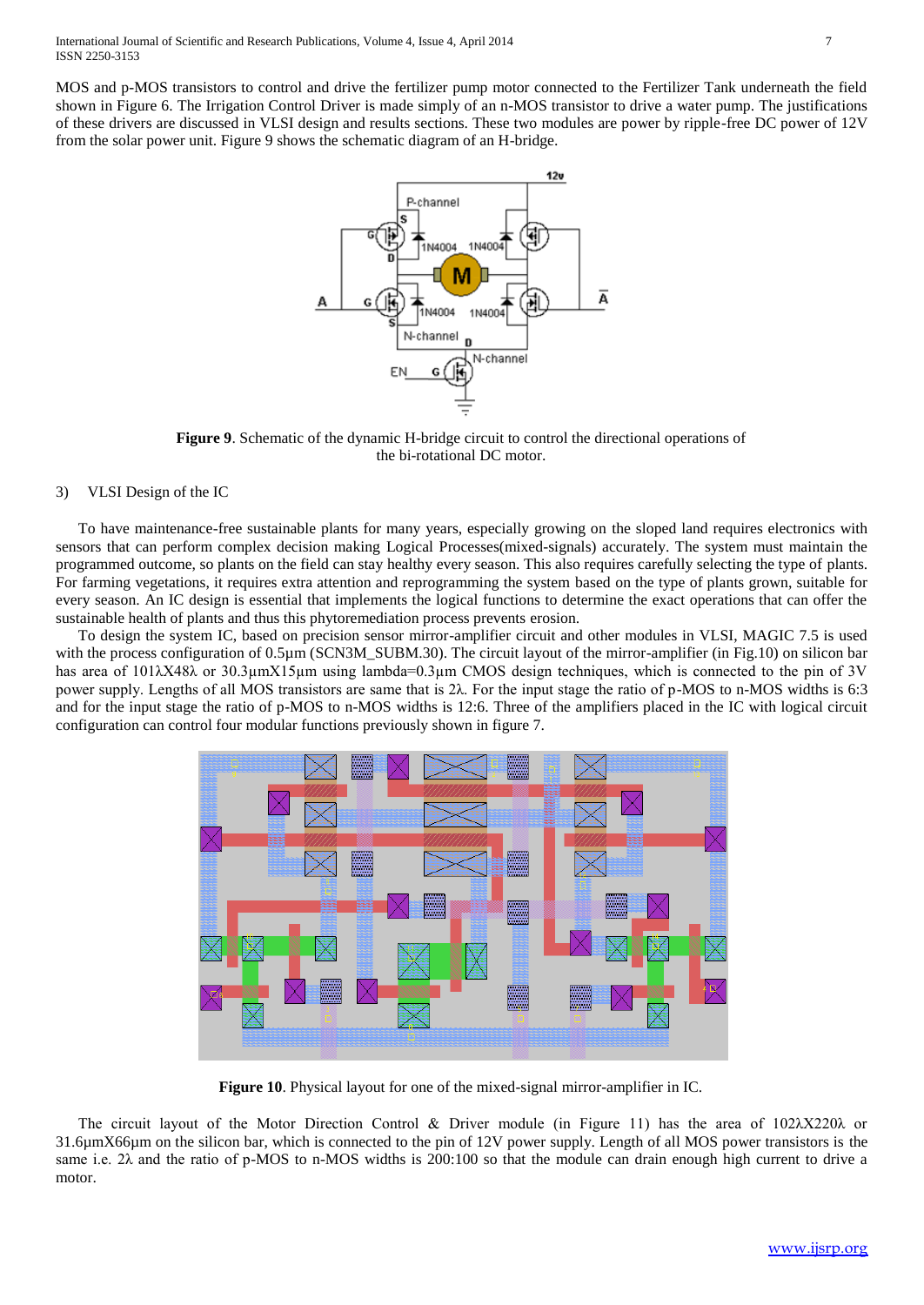

**Figure 11.** CMOS dynamic motor direction control driver is comprised of an H-bridge (lower) and an inverter (upper).

The complete IC is designed with a pad frame of 32 pads (in Figure 12). Total area of the chip layout including pads is 990λX1014λ or 297µmX304.2µm. Also the packaging of the chip is shown in Figure 13 with a 32-pin open cavity plastic package served by MOSIS, which has cavity area of 3.3mmX3.3mm. The pin configuration of the IC is given in Table 2, and specification of the package is given in Table 3. Three of the

| Modules                             | Circuits                             | Pin Name                                                                                                                        | Pin#                                                                                              |
|-------------------------------------|--------------------------------------|---------------------------------------------------------------------------------------------------------------------------------|---------------------------------------------------------------------------------------------------|
| Fertilizer Control Module           | Mirror- amplifier                    | Vdd (3V)<br><b>GND</b><br>EN1<br>EN <sub>2</sub><br>Clock<br>$E_{\text{sensor1}}$<br>$\mathbf{V}_{\text{sensor2}}$<br>$V_{out}$ | 31<br>30<br>$\mathbf{1}$<br>$\overline{4}$<br>$\overline{c}$<br>5<br>3<br>12; to driver's $i/p A$ |
| pH level<br><b>Detection Module</b> | Mirror- amplifier                    | Vdd(3V)<br><b>GND</b><br>EN1<br>EN <sub>2</sub><br>Clock<br>$B_{bias}$<br>$\mathbf{V}_{\text{sensor}}$<br>$V_{out}$             | 31<br>30<br>28<br>25<br>29<br>26<br>24<br>27                                                      |
| <b>Irrigation Control Module</b>    | Mirror- amplifier                    | Vdd(3V)<br><b>GND</b><br>EN1<br>EN <sub>2</sub><br>Clock<br>$B_{bias}$<br>$\rm V_{sensor}$<br>$\rm V_{out}$                     | 31<br>30<br>19<br>22<br>20<br>23<br>21<br>to driver's i/p                                         |
| Motor Direction Control &<br>Driver | H-bridge with an Inverter<br>coupled | Vdd (12V)<br><b>GND</b><br>$\mathbf{A}$<br>A-bar<br>Motor $i/p \n#1$<br>Motor i/p #2<br>EN                                      | 32, 17<br>30<br>12<br>13<br>14<br>15<br>18                                                        |
| <b>Irrigation Control Driver</b>    | n-MOS                                | Vdd (12V)<br>$V_{out}$                                                                                                          | 32, 17<br>16                                                                                      |

**Table 2**. Pin configuration of the designed IC.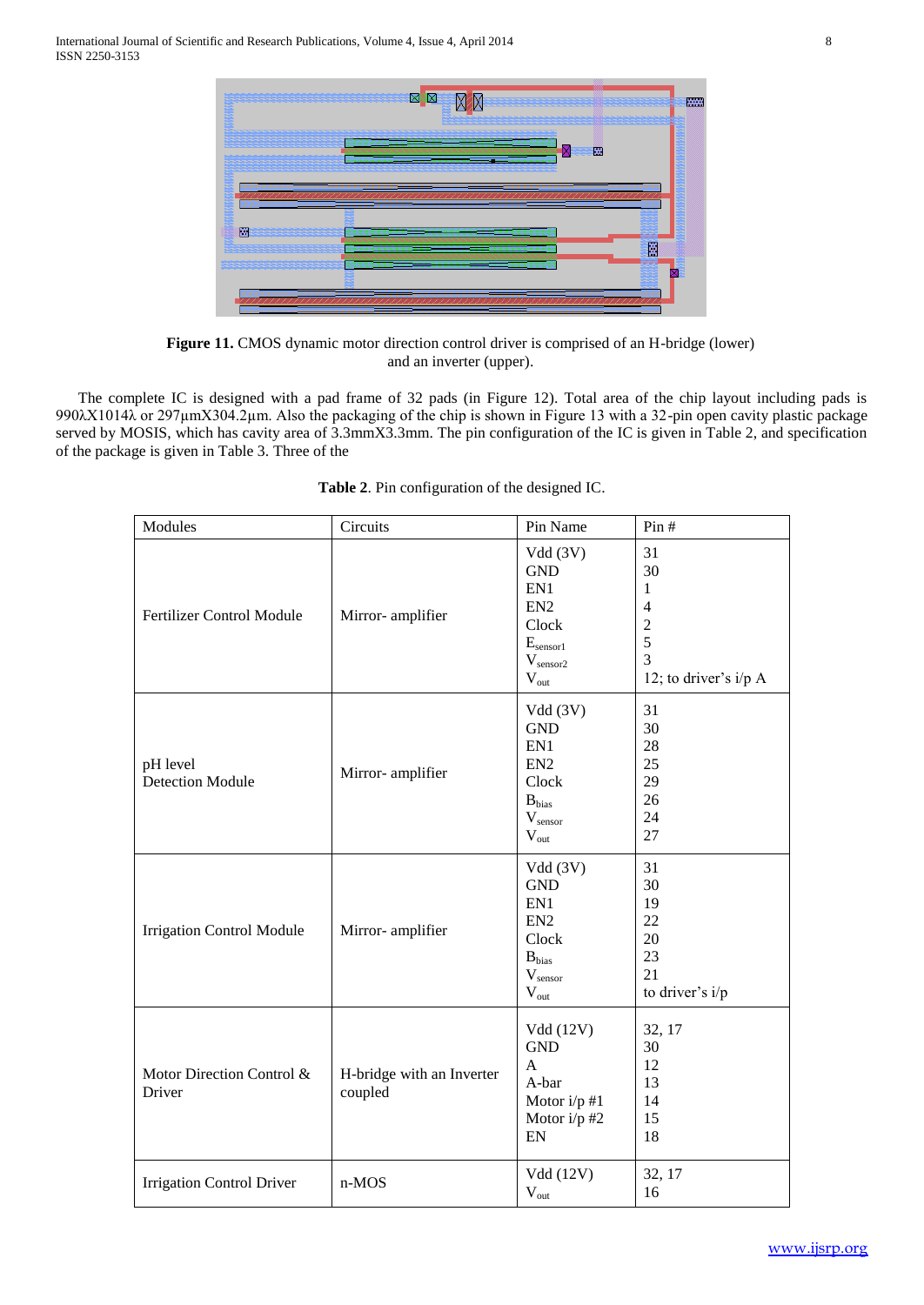

**Figure 12.** The complete IC layout comprised of four controlling segments and two driver segments with 32 pads.



**Figure 13.** Bonding diagram of the chip in SEMPAC package.

| Table 3. Specifications of the chosen IC package. |  |
|---------------------------------------------------|--|
|---------------------------------------------------|--|

| Package part number  | OCP_QFN_5X5_32A |  |  |
|----------------------|-----------------|--|--|
| Package manufacturer | <b>SEMPAC</b>   |  |  |
| Package size         | 5mmX5mmX0.8mm   |  |  |
| Die placement cavity | 3.3mmX3.3mm     |  |  |
| Pins                 | 32              |  |  |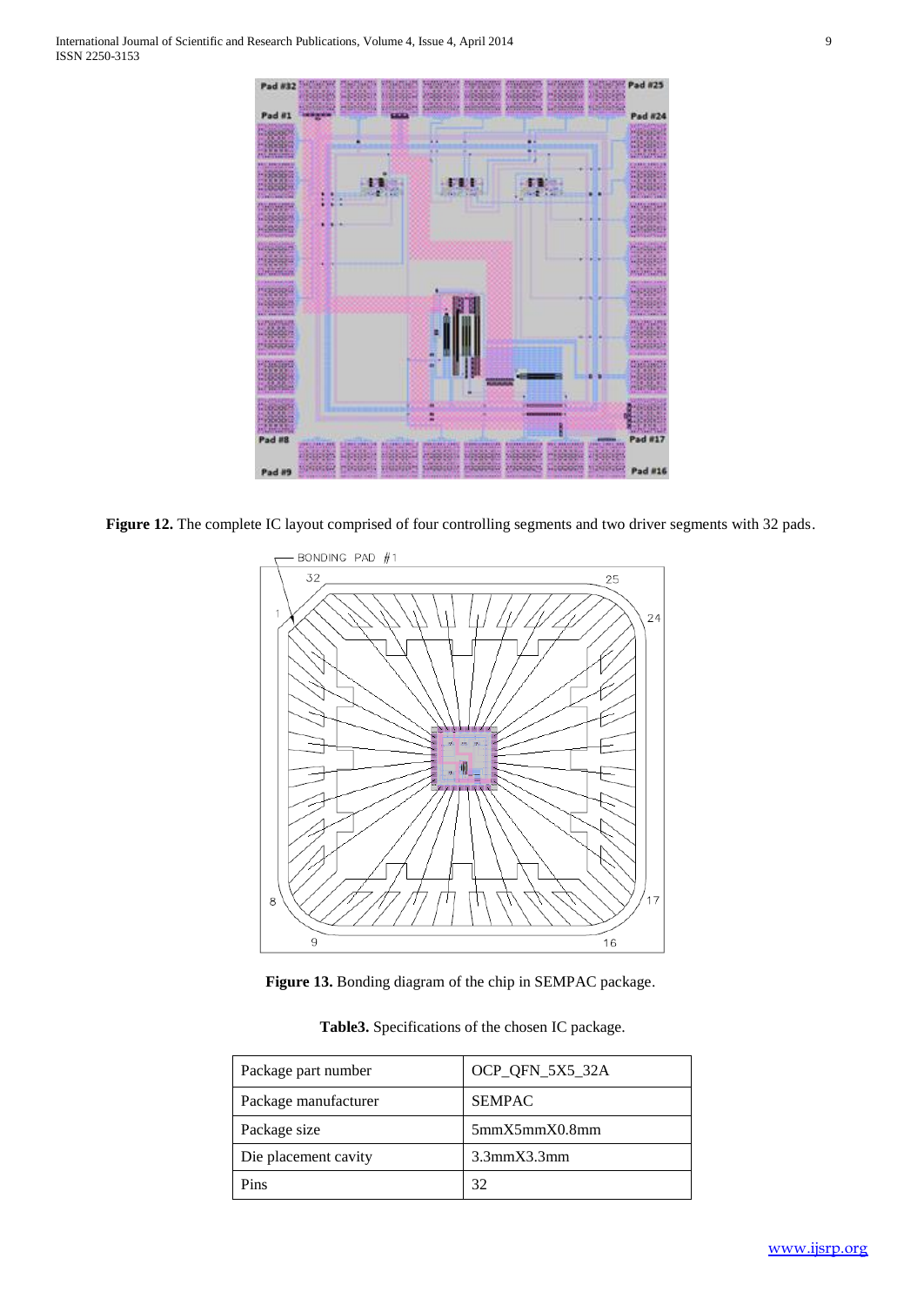#### III. RESULTS AND DISCUSSION

Figure 14 represents the result of the designed precision sensor circuit using MAGIC extraction tool and PSPICE, which is done in two steps. In the 1st step, Output is taken with respect to node 4 ( $V_{bias}$ ) with 0.4V DC (below threshold) supply at node 5 (Vsensor) and 0V to 1.5V clock pulse at node 3 (Clock). In this case output toggles and get steady at 1.4V giving a power dissipation of 1.66 milliwatts. It is found that Hysteresis at threshold voltage level causes dynamic power loss [11]. This design has flexibility of voltages to bias CMOS circuitry. So the pin configuration is changed to get desired response. In the 2nd step, output is taken with respect to node 5 ( $V_{\text{sensor}}$ ) with 1.4V DC supply at node 4 ( $V_{\text{bias}}$ ) that is got in the 1st step. Clock pulse is still 0V to 1.5V. In this case output toggles and get steady at 0.18V. Power dissipation is found to be 4.39 nanowatts in this case. Thus the system is improved for our desired operation with nano-power dissipation.



**Figure 14.** Plot of the PSPICE results of the VLSI sensor circuit in the IC

Now  $V_{bias}$  can be set depending on the moisture level conditions of the slope land. The  $V_{sensor}$  senses moisture levels accurately, all the time for the IC to activate water hoses to increase moisture level of the field as necessary. Similarly,  $V_{bias}$  can be set for sunlight conditions for each type of betel plants based on light conditions in a particular field. Sunlight shutters are controlled by sensor signal to V<sub>sensor</sub> of the chip. As a result, the system applies power to electric motor to control shutter position. Thus the perfect sun lighting condition is created for the field throughout the year. Figure 15 shows the setup test result of the CMOS based H-bridge.



**Figure 15.** Voltage across the motor shown in blue and the control signal is shown in yellow.

Figure16 shows the experimental setup of the moisture sensor. The designed chip can be attached to a soil moisture and pH probes (in Figure 17) which is placed in the root zone of the slope land vegetation field allows it to be watered enough to get the moisture and pH level detected with very high precision level by electrically controlled water valves and hoses. Soil moisture and pH probes will pass electrical signals corresponding to the moisture and pH level; as a result when moisture level and/or pH level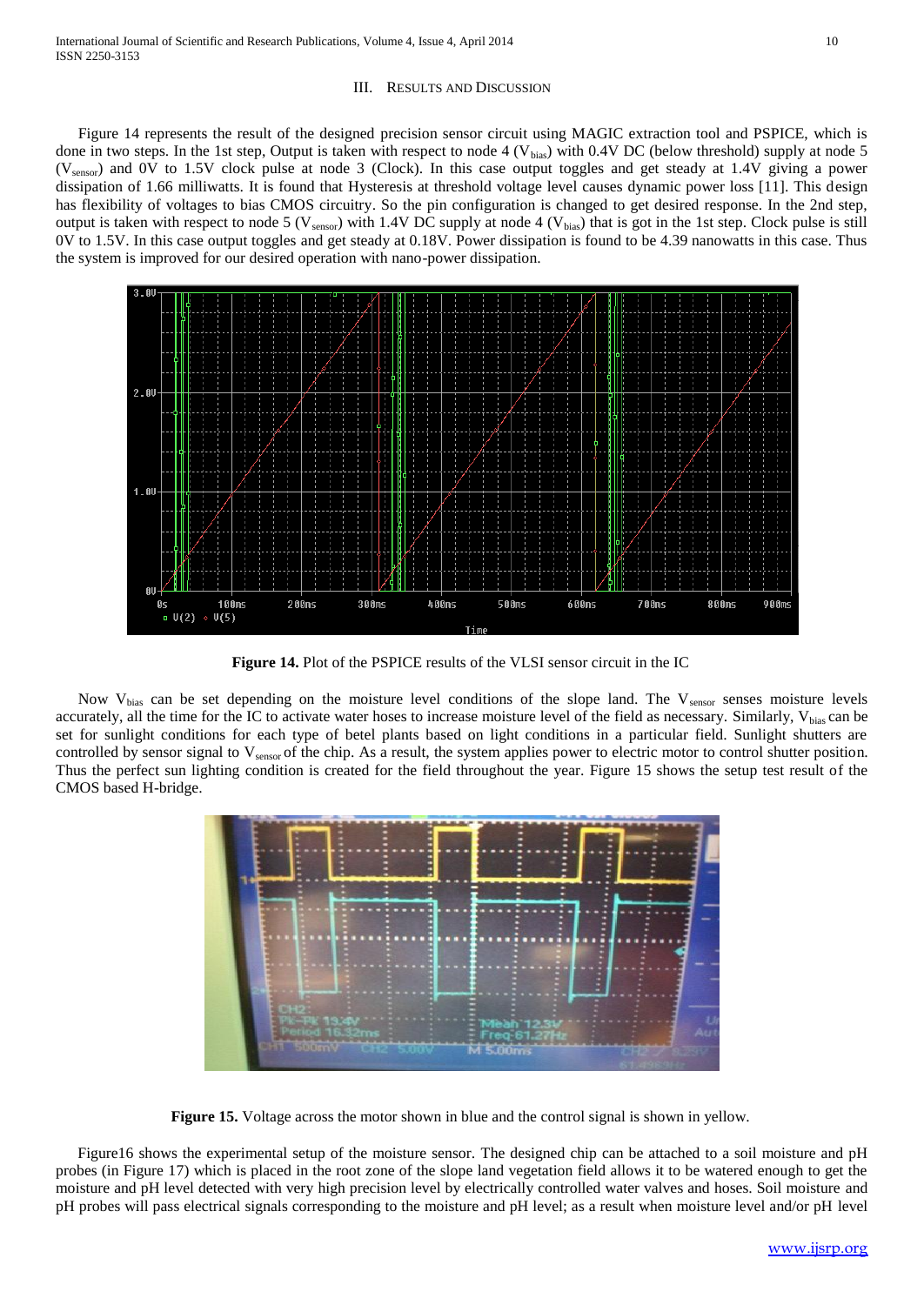gets below the set threshold window, the chip generates logic HIGH signal and passes it through the drivers to drive the corresponding pumps for opening the electrical valves. The chip keeps turning on the electrically operated valves of watering and fertilizing hoses (running to various parts of the vegetation field) until the moisture level and pH level gets eventually normal for the field.The entire logic flow chart is presented in the Figure 18.



**Figure 16.** An experimental setup of the moisture sensor.



**Figure 17.** An underground vertical-reference soil/pH moisture sensor probes.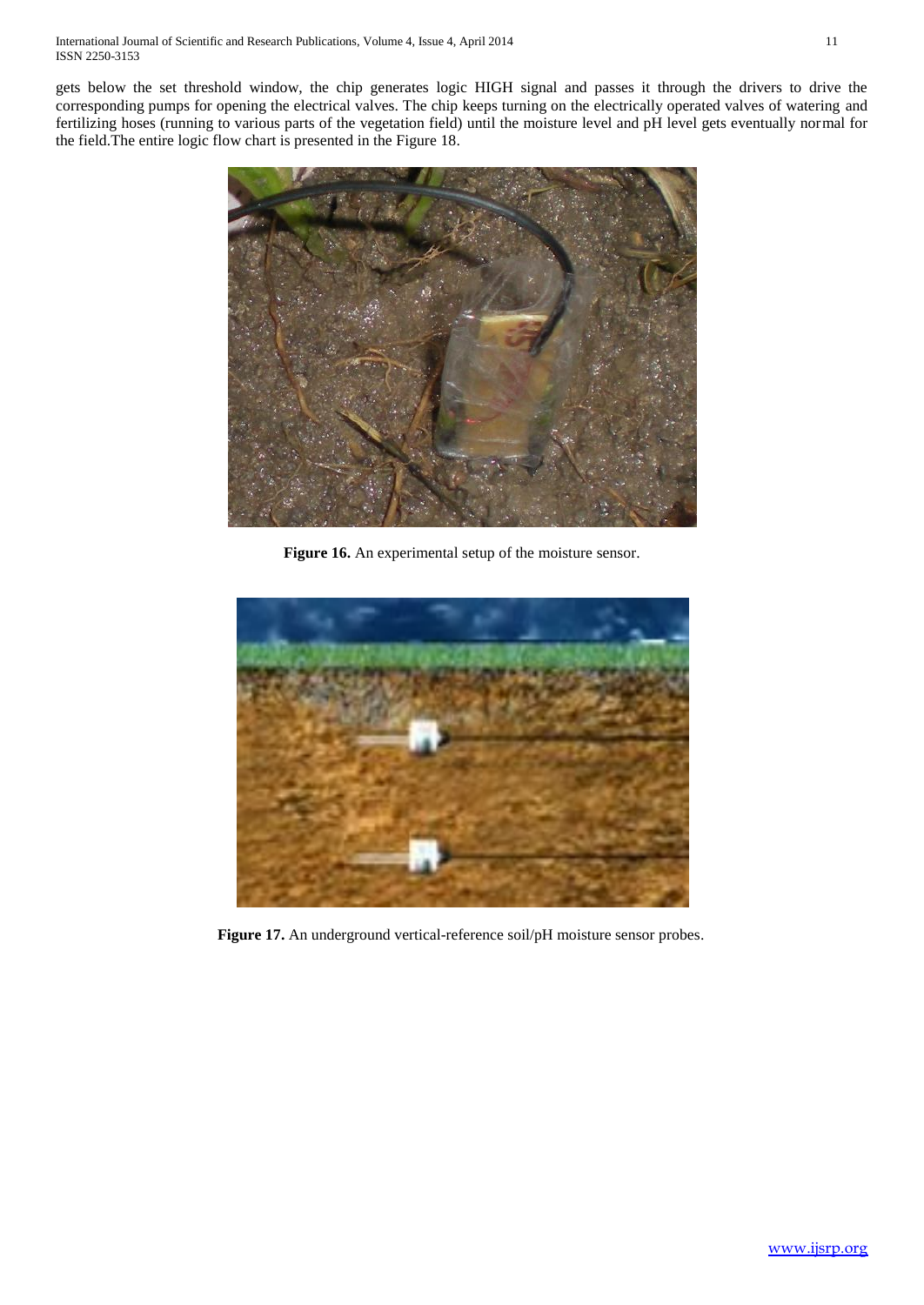

**Figure 18.** Logical flow-chart of the entire control system by the designed chip

#### IV. CONCLUSION

The UNCCD estimates that over 250 million people are affected by land degradation, and about 1 billion people in over 100 countries are at risk. According to the WMO, 33% of the world's land surface is vulnerable to land degradation. Breaking that down further, they estimate that 46% of the land in Africa is vulnerable, with Sub-Saharan Africa being the most vulnerable; 25% of Asian lands are vulnerable. [1-3]. In addition, soil erosion is one of the major factors regarding this risk which can be significantly reduced by vegetation process with proper care by controlling the environmental conditions. Towards that a solar powered complete system is designed which is composed of an IC based on pre-designed mirror-amplifier with two separate control segments for different controlling parameters, depending on the necessity of different cases, including the precision irrigation modules and fertilizer modules for the vegetation process with Money Plant at slope land. The chip designed in CMOS 0.5µm fabrication process has the total layout area of 297µmX304.2µm. Using this IC with sensors, the controlling system can satisfy the controlling with a number of advantages including greater precision, more efficient use of water and fertilizer, and reduction in human errors. With the application of this research, farmers can maximize the vegetation process by growing healthy plants on the slope lands. This is a multi-level beneficial process where both farmers and duellers can eliminate the risks of soil erosion and landslides.

#### ACKNOWLEDGMENT

This research work has been completed as joined engineering efforts by authors that started in late 2010. The concept and IC design in this research work was completed outside any academia or institutional involvements. Finally, the field application system was completed at CRG in 2013. Later, eight of the soil moisture sensors and cluster control electronics were let borrow to